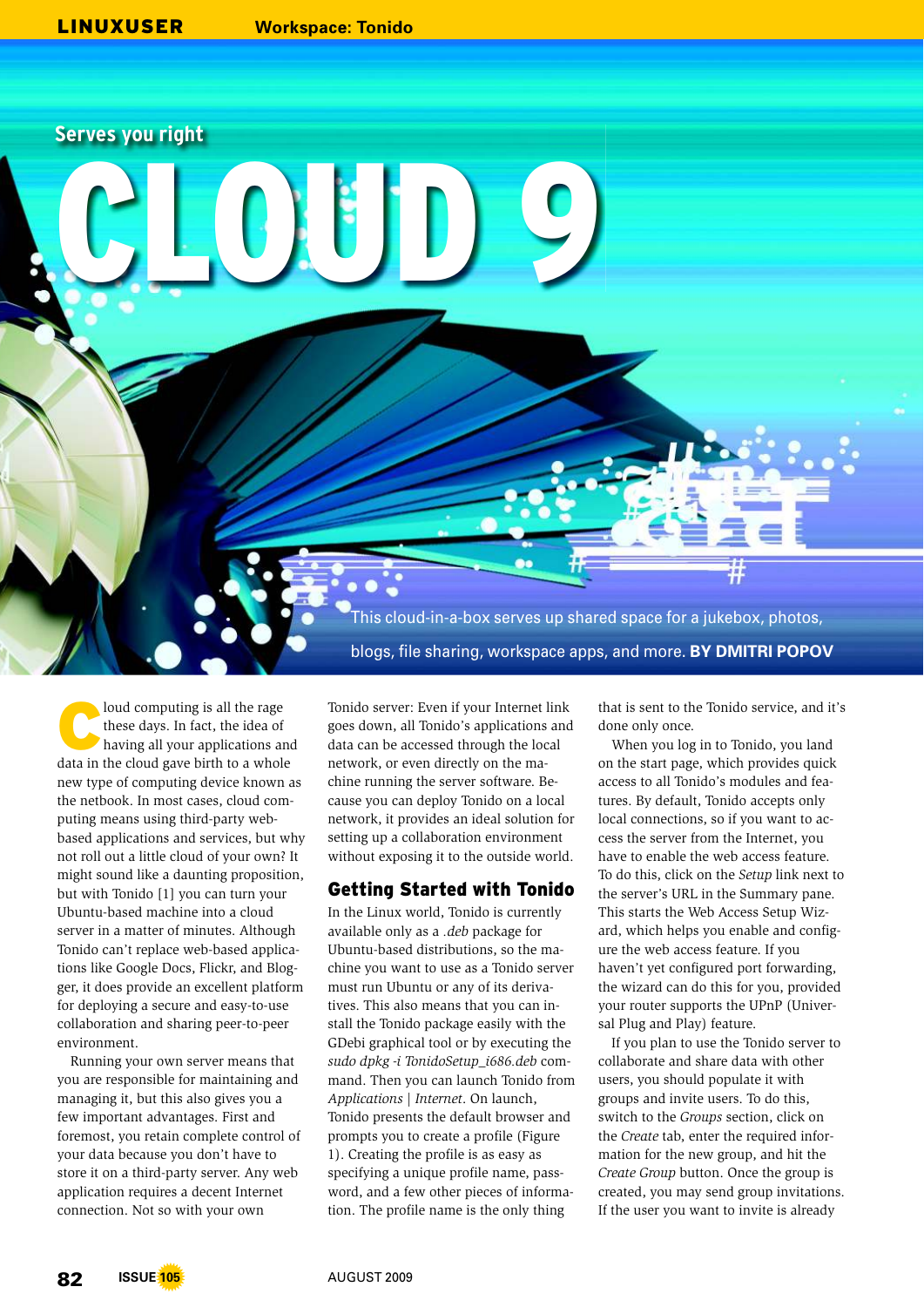

| Jukebox<br><b>Tonido</b>                    |                                |               |                                                          |                         |                   |               | 11 Tomah Balance (Tribunet ) Settings 25 Help  I dist |                             |               |  |  |
|---------------------------------------------|--------------------------------|---------------|----------------------------------------------------------|-------------------------|-------------------|---------------|-------------------------------------------------------|-----------------------------|---------------|--|--|
|                                             |                                |               |                                                          |                         |                   |               | heats.                                                |                             |               |  |  |
| <b>Ny Exteriors</b>                         | <b>Cany Vira</b>               |               |                                                          |                         |                   |               |                                                       |                             |               |  |  |
| D'Any 10 Young<br><b>JC Reserves</b>        |                                |               | Mit Amar Atlanta, Las West Songs                         |                         |                   |               | and the first party                                   | 1.0 King Playing            | $-9$ EKT      |  |  |
| - City Collections                          | <b>Reveal Plastier: Cleans</b> |               |                                                          |                         |                   |               |                                                       |                             |               |  |  |
| <b>Digital Marshe</b><br>$B = 1AD$          |                                | Title         |                                                          | <b>Wom:</b>             | <b>Came</b>       | <b>Year</b>   | Artes                                                 | Flatting                    | <b>Downer</b> |  |  |
| <b>B CI Chopie Xeisternas</b>               |                                |               | Chopes: Disclaim Boll in Fishees Dr.,                    | Chiene Horkstein        | Classical:        | TMT           | Control Ramer Armer 1 Force 1                         | -----                       | $7 - 1$       |  |  |
| d C1140 Zeppets                             |                                |               | Tham Holland Ac.18 is 8 King                             | Chapm Nothern           | <b>Check</b> of   | 234.5         | <b>Direct Rares Scott, (Marvel</b>                    | ----                        | 3.42          |  |  |
|                                             |                                |               | Chopers + Rostlame Ro. 15 in Finlingc                    | Chigan: Nockanser       | Овеси-            | $-0.1$        | General Steven Booth   Flamed                         | 80008                       | 4.43          |  |  |
|                                             |                                |               | Chopen, Business Book in R. On 12 lie. Chopen Machinese  |                         | Chevrolet         | <b>TIME</b>   | <b><i>Dawn Tacto Anno Thand</i></b>                   | <b>SAMA</b>                 | <b>WATE</b>   |  |  |
|                                             |                                |               | Chapty (North to North Schweise, St., Chapter North See  |                         | Chessine          | <b>SIMPLE</b> | <b>Direct his bide one (Ported)</b>                   | <b>A-4-6-A</b>              | 4.38          |  |  |
|                                             |                                |               | Chogoy - Rostume Ro.13 le G. Pa. 37 -                    | <b>Chigat Hotzway</b>   | Classical:        | 5,002         | Samuel Bay art double ( Flame) I                      | 99999                       | 3.45          |  |  |
|                                             |                                |               | Chopes - Machinea No.2 to E Rab On.                      | <b>Chapter Hardway</b>  | Chevrolet of      | <b>T.M.</b>   | <b>Daniel Barge Acces   Pianis!</b>                   | -----                       | 4.14          |  |  |
|                                             |                                |               | TROBES - Notherlin No. 15 & B Fringy,                    | Chaple: Northelper      | <b>Classical</b>  | <b>SHEZ</b>   | <b>Statistic Report Series 1 Fold to 3</b>            | 1001010                     | 5.4.5         |  |  |
|                                             |                                |               | Those Bottome No.4 in F. Op.11 No. 13 april, Northern    |                         | <b>Clinical</b>   | 2042          | Grand Darte Bolle, Diaroll                            | 90000                       | with          |  |  |
|                                             |                                |               | Chopin - Notfurna Hz.13 in C.minot.                      | <b>Charles Machines</b> | <b>Chester of</b> | 2042          | Granted Counterdoctor: Chiaract                       | ----                        | <b>ASTE</b>   |  |  |
|                                             | n                              |               | Dopin - Nortena No.18 in L. Op.82  Cleans: Nortenan      |                         | Classical         | 5083          | <b>Channel Rates de ann 1 Form 1</b>                  | 90009                       | 16.13         |  |  |
| My Risplace                                 | ÷                              |               | Chosny - Northern No.14 is 1-shalp m. Chapel - Northerne |                         | CHACK             | tind 3        | <b>Haired Bieterboiro   Piacel  </b>                  | *****                       | 1:18          |  |  |
| Ago @ Ranger<br>. U Salvan                  |                                |               | Dogini - Anthena No. 7 in Eatlant Inc., Chiese Machines, |                         | <b>Calendar</b>   | EM2           | <b>Statist Uprecknin (Warel)</b>                      | ----                        | 457           |  |  |
| <b>Call Come! Revise</b><br><b>TT Engon</b> |                                |               |                                                          |                         |                   |               |                                                       |                             |               |  |  |
|                                             | 11.1                           | Pagers  list: | --                                                       |                         |                   |               |                                                       | Displaying Senge 1-12 of 14 |               |  |  |

**Figure 2: The Jukebox application lets you listen to music and manage your music collection.**

**Figure 1: Tonido's start page.** 

in your contacts list, just create an invitation with her Tonido ID. Otherwise you can send the invitation by good old email. If you choose the latter approach, the recipient receives an invitation message containing a unique token. The recipient then has to install Tonido on her machine and accept the invitation using the provided token. This creates a secure peer-to-peer connection between two Tonido instances and automatically adds this user to your Tonido contacts.

## Tonido Applications

Tonido itself is a platform designed to run web applications, and the current version of the software ships with several handy applications, including Jukebox, Photos, Thots, Webshare, and Workspace.

With Jukebox, you can access and manage your music files as well as grant other users access to your music collection (Figure 2). The application lets you create custom playlists, and it sports a few default dynamic playlists that give you quick access to the recently added and most popular tracks. Then you can use the built-in Tag Editor to edit each track's information. The *EXT* button allows you to open the current playlist in an external player application. Jukebox doesn't let you share your music files with other users, but you can create a guest account that allows other users to access your music collection. Each guest account must have one or several playlists assigned to it, and you can use this feature to limit guests to specific parts of your music collection. Instead of the fullblown Jukebox interface, the guest user has access to a mini-jukebox application that provides basic controls. The *Settings* item in the mini-jukebox also allows the

|                                                |                                                            |                                              |                       |                                         | Hello Dmitri Popov (dmpop@tonidoid.com) Tonido Admi Settings Help | Exit |
|------------------------------------------------|------------------------------------------------------------|----------------------------------------------|-----------------------|-----------------------------------------|-------------------------------------------------------------------|------|
| <b>TONIDO</b>                                  | <b>PHOTOS</b>                                              |                                              |                       |                                         |                                                                   |      |
|                                                | New Photos                                                 |                                              | $(1 - 4$ of 10)       | <b>E More</b> C Refresh C Slideshow     |                                                                   |      |
| Hounn                                          |                                                            |                                              |                       |                                         |                                                                   |      |
| Recent                                         |                                                            |                                              |                       |                                         |                                                                   |      |
| Favorites                                      |                                                            |                                              |                       |                                         |                                                                   |      |
| Top Rated                                      |                                                            |                                              |                       |                                         |                                                                   |      |
| Commented                                      |                                                            |                                              |                       |                                         |                                                                   |      |
| By User                                        | <b>IMG 2369.IPG</b>                                        | IMG 2365.JPG                                 | IMG 2364.JPG          | IMG 2363.JPG                            |                                                                   |      |
| By Group                                       | dumoo@um                                                   | damoo@anm                                    | drapoo@mm             | dittooo@rimt                            |                                                                   |      |
| By Tags                                        |                                                            |                                              |                       |                                         |                                                                   |      |
|                                                | My Photos                                                  |                                              |                       | <sup>E</sup> More                       |                                                                   |      |
|                                                |                                                            |                                              |                       |                                         |                                                                   |      |
|                                                |                                                            |                                              |                       |                                         |                                                                   |      |
| <b>Shared Folders</b>                          |                                                            |                                              |                       |                                         |                                                                   |      |
| <b>Hanage</b>                                  |                                                            |                                              |                       |                                         |                                                                   |      |
| liter to                                       |                                                            |                                              |                       |                                         |                                                                   |      |
| Info                                           | 20080928164                                                | 20090208267.                                 | 20081014184           | 20081020198                             |                                                                   |      |
| 1 Folder[s]<br><b>Shared:</b>                  | Duitri Popov                                               | Drinin Fenor                                 | <b>Dittitli Poppy</b> | Dmitri Fopini                           |                                                                   |      |
| Received:<br>10 Photos<br>Received Size: 23 MB |                                                            |                                              |                       |                                         |                                                                   |      |
| Groups:                                        | <b>Quick Actions</b>                                       | <b>Recent Activity</b>                       | Comment *Ratings      | <b>Planto Transfers</b>                 | <b>Z</b> More                                                     |      |
| Contacts:<br>а                                 | <b>Barris Albann</b><br>SE.                                | fated<br>$1345 - 0 = 10$                     | 25-May-09             | 4. He Photoshing, 230<br>from           | 25-May-09 10:13:19 AM<br>111-521111                               |      |
| <b>Blocked Contacts: 0</b>                     | m.<br><b>General Group</b>                                 | rated<br><b>CITIES INVARY</b><br><b>draw</b> | 25-May-09             | # Mr Philosophy 236                     | 25-May-09-10:11:49 AM<br>from the pilot                           |      |
| Version:<br>0.2.0.8156                         | <b>C West Becent Photos</b><br>les Recent Activity<br>er i |                                              |                       | <b>Chesile was TUIS</b><br>to an estima | 25-May-09 10:11:12 AM                                             |      |
| About                                          | Configure Photos                                           |                                              |                       | to direction.<br><b>Felipe Stampage</b> | 25-May-09-10:10:37 AM                                             |      |
| <b>About Tonido Photos</b>                     |                                                            |                                              |                       | <b>SECTION SERVICE</b><br>to an open.   | 25-May-09-10:09:52 AM                                             |      |
| <b>Getting Started</b>                         |                                                            |                                              |                       |                                         |                                                                   |      |
| Tonido © 2009<br>Codel ather                   |                                                            |                                              |                       |                                         |                                                                   |      |

**Figure 3: With the Photos application, you can share, tag, rate, and comment photos.**

guest to select a mode optimized to the type of Internet connection.

As you might have guessed, the Photos application lets you share and exchange photos with other Tonido users (Figure 3). Sharing is easy. To start, add a directory containing photos to the application. To do this, switch to the Photos application, click on the *Manage* link in the Shared Folders section to the left, and click on the *Add New Share* link. Then select the directory you want to share, pick the group you want (or create a new one on the fly), and press *OK*. This automatically pushes your photos to all users in the selected group, and all photos shared by other users appear in your Photos application. All shared photos are copied and stored on your machine, so you can view them even if the user who shares them is offline. Similar to Flickr and other photo-sharing services, Photos lets you tag, rate, and comment photos, as well as mark them as your favorites. With the commands in the navigation bar to the left, you can view photos by tags, ratings, and users. Also, you can view the most recent photos, as well as photos in a specific group.

Courtesy of the Thots application, you can use Tonido to maintain a simple blog. Although Thots won't replace WordPress or other advanced blogging



**Figure 4: The Webshare application lets you share files on the web.**